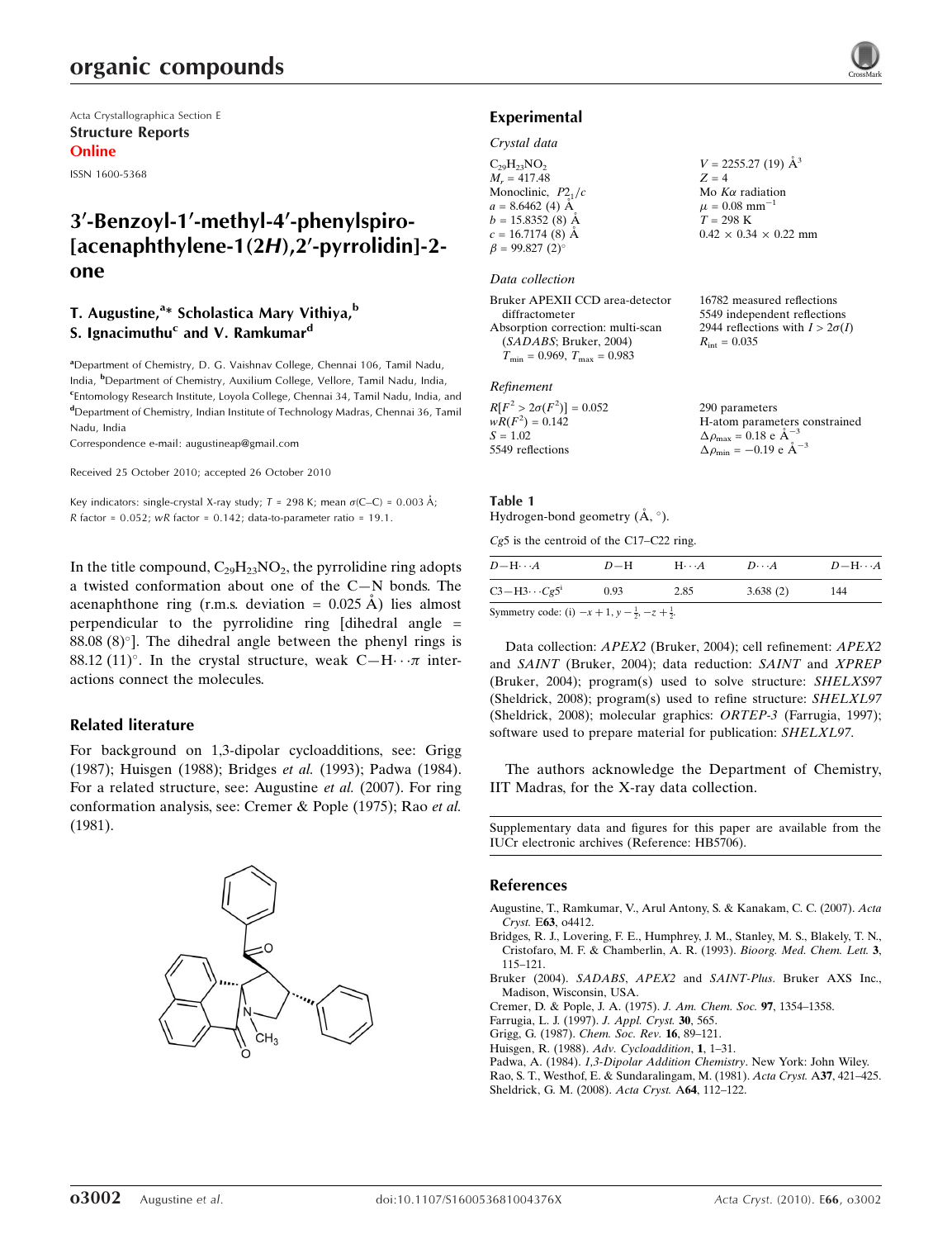# **supporting information**

*Acta Cryst.* (2010). E**66**, o3002 [https://doi.org/10.1107/S160053681004376X] **3′-Benzoyl-1′-methyl-4′-phenylspiro[acenaphthylene-1(2***H***),2′-pyrrolidin]-2-one**

# **T. Augustine, Scholastica Mary Vithiya, S. Ignacimuthu and V. Ramkumar**

## **S1. Comment**

1,3-dipolar cycloadditions using azomethine ylides is conceptually the most simple and efficient method for the construction of saturated, nitrogen containing five-membered heterocycles (Padwa, 1984). Ylide generation, often performed *in situ* (Grigg, 1987), followed by cycloaddition with suitable dipolarophiles furnishes pyrrolidines and pyrroles in only one step from simple starting materials (Huisgen, 1988). 1,3-dipolar cycloadditions of azomethine ylides with olefinic and acetylenic dipolarophiles represent an important approach for the formation of pyrrolidines and pyrrolizines which are prevalent in a variety of biologically active compounds (Bridges *et al.*, 1993). In view of this we have determined the structure of the title compound.

In the title compound  $C_{29}H_{23}NO_2$ , the C—O bond distance (1.21 Å) of the carbonyl group in the benzoyl moiety indicates n-p overlap. The bond angles and dihedral angle of  $C9 - C12 - C1$  (101.69 Å) of the acenapthone ring indicate it to be in a plane nearly perpendicular to the pyrrolidine ring. The sum of the angles around N-atom of the pyrrolidine ring accounts for 338.78°. This indicates that the structure approaches pyramidal shape. The study of torsion angle, asymmetry parameters and least-square plane calculation shows that the pyrrolidine ring adopts a envelope conformation and puckered,  $Q_2 = 0.4030$  (18) Å,  $\varphi = 333.0$  (3)° (Cremer & Pople, 1975). The Pseudorotation parameter P and  $\tau$  are 136.4 (1)° and 43.71 (1)° respectively (Rao *et al.*, 1981) showing that C15 and N1 are twisted and puckered.

The crystal structure is stabilized by weak  $C$ —H $\cdots$ *π* interactions.

# **S2. Experimental**

A mixture of chalcone [1,3-diphenyl-2-propen-1-one] (0.40 g, 2 mmol), acenaphthenequinone (0.36 g, 2 mmol), sarcosine (0.17 g, 2 mmol) and methanol (25 ml) was heated for four hours using oil bath using a dimmerstat at a temperature of 40° C. The reaction mixture was cooled to room temperature and poured into ice-cold water. The solid mass obtained was filtered, washed with water, dried and colourless blocks of (I) were obtained by recrystallization using acetone as solvent by slow evaporation method.

## **S3. Refinement**

H atoms were positioned geometrically and refined using riding model,with C—H = 0.93 Å and  $U_{iso}(H) = 1.2U_{eq}(C)$  for aromatic C—H, C—H = 0.97 Å and  $U_{iso}(H) = 1.2U_{eq}(C)$  for CH<sub>2</sub>, C—H = 0.96 Å and  $U_{iso}(H) = 1.5U_{iso}(C)$  for CH<sub>3</sub>.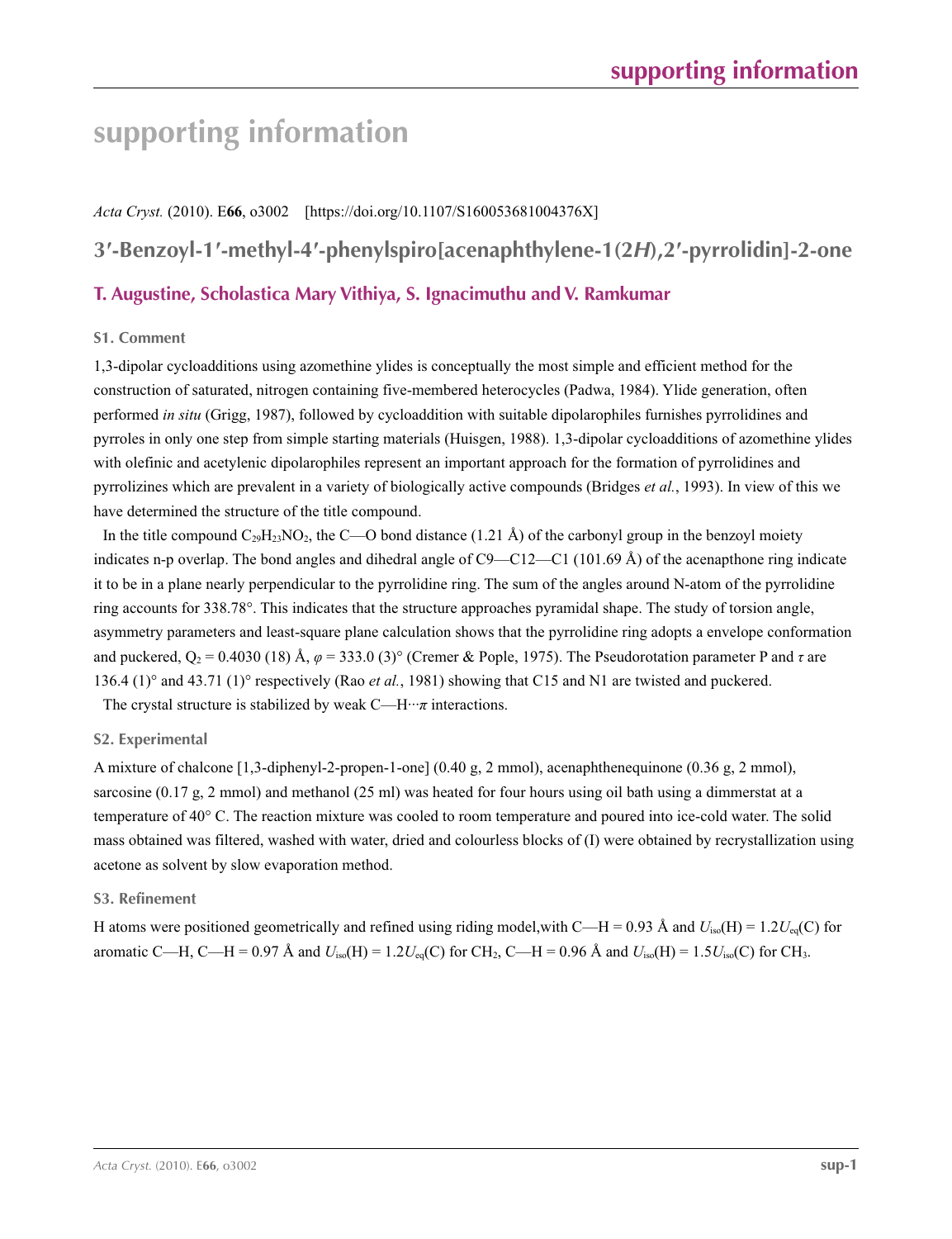

**Figure 1** View of (I) with atoms represented as 30% probability ellipsoids.





Packing diagram showing the C—H $\cdots$ *π* interactions.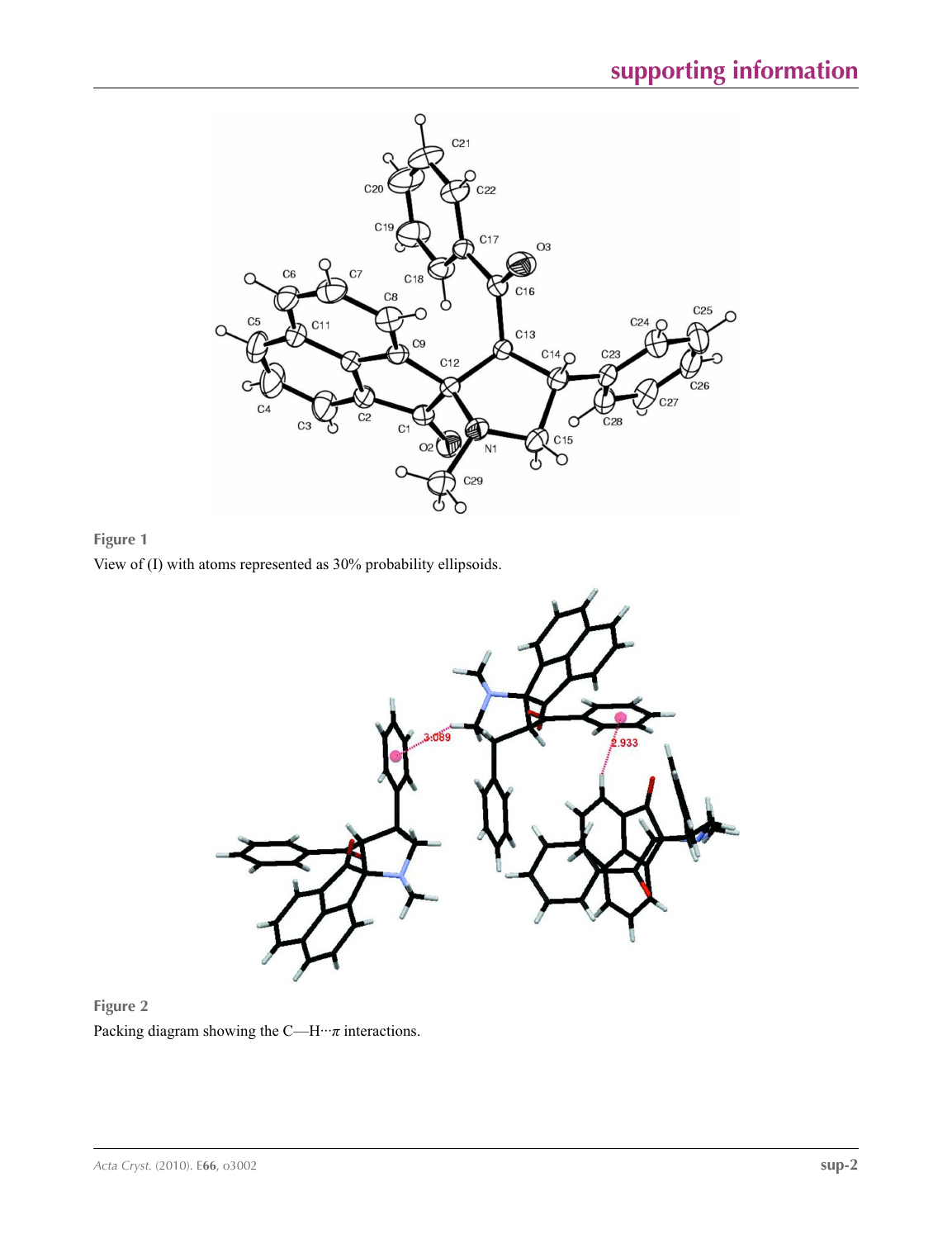**3′-Benzoyl-1′-methyl-4′-phenylspiro[acenaphthylene-1(2***H***),2′- pyrrolidin]-2-one** 

 $F(000) = 880$  $D_x = 1.230$  Mg m<sup>-3</sup>

 $\theta$  = 2.5–25.3°  $\mu = 0.08$  mm<sup>-1</sup>  $T = 298 \text{ K}$ Block, colourless  $0.42 \times 0.34 \times 0.22$  mm

 $R_{\text{int}} = 0.035$ 

 $h = -9 \rightarrow 11$  $k = -18 \rightarrow 20$ *l* = −22→22

Mo *Kα* radiation, *λ* = 0.71073 Å Cell parameters from 3350 reflections

16782 measured reflections 5549 independent reflections 2944 reflections with  $I > 2\sigma(I)$ 

 $\theta_{\text{max}} = 28.3^{\circ}, \theta_{\text{min}} = 1.8^{\circ}$ 

*Crystal data*

 $C_{29}H_{23}NO_2$  $M_r = 417.48$ Monoclinic, *P*21/*c* Hall symbol: -P 2ybc  $a = 8.6462(4)$  Å  $b = 15.8352(8)$  Å  $c = 16.7174(8)$  Å  $\beta$  = 99.827 (2)<sup>°</sup>  $V = 2255.27(19)$  Å<sup>3</sup>  $Z = 4$ 

## *Data collection*

| Bruker APEXII CCD area-detector          |
|------------------------------------------|
| diffractometer                           |
| Radiation source: fine-focus sealed tube |
| Graphite monochromator                   |
| $\varphi$ and $\omega$ scans             |
| Absorption correction: multi-scan        |
| (SADABS; Bruker, 2004)                   |
| $T_{\min}$ = 0.969, $T_{\max}$ = 0.983   |
|                                          |

## *Refinement*

| Refinement on $F^2$                             | Secondary atom site location: difference Fourier   |
|-------------------------------------------------|----------------------------------------------------|
| Least-squares matrix: full                      | map                                                |
| $R[F^2 > 2\sigma(F^2)] = 0.052$                 | Hydrogen site location: inferred from              |
| $wR(F^2) = 0.142$                               | neighbouring sites                                 |
| $S = 1.02$                                      | H-atom parameters constrained                      |
| 5549 reflections                                | $w = 1/[\sigma^2(F_0^2) + (0.0566P)^2 + 0.296P]$   |
| 290 parameters                                  | where $P = (F_o^2 + 2F_c^2)/3$                     |
| 0 restraints                                    | $(\Delta/\sigma)_{\text{max}}$ < 0.001             |
| Primary atom site location: structure-invariant | $\Delta \rho_{\text{max}} = 0.18 \text{ e A}^{-3}$ |
| direct methods                                  | $\Delta \rho_{\rm min} = -0.19$ e Å <sup>-3</sup>  |

## *Special details*

**Geometry**. All e.s.d.'s (except the e.s.d. in the dihedral angle between two l.s. planes) are estimated using the full covariance matrix. The cell e.s.d.'s are taken into account individually in the estimation of e.s.d.'s in distances, angles and torsion angles; correlations between e.s.d.'s in cell parameters are only used when they are defined by crystal symmetry. An approximate (isotropic) treatment of cell e.s.d.'s is used for estimating e.s.d.'s involving l.s. planes.

**Refinement**. Refinement of  $F^2$  against ALL reflections. The weighted  $R$ -factor  $wR$  and goodness of fit  $S$  are based on  $F^2$ , conventional *R*-factors *R* are based on *F*, with *F* set to zero for negative  $F^2$ . The threshold expression of  $F^2 > \sigma(F^2)$  is used only for calculating *R*-factors(gt) *etc*. and is not relevant to the choice of reflections for refinement. *R*-factors based on *F*<sup>2</sup> are statistically about twice as large as those based on *F*, and *R*-factors based on ALL data will be even larger.

*Fractional atomic coordinates and isotropic or equivalent isotropic displacement parameters (Å<sup>2</sup>)* 

|                |           |             |             | $U_{\rm iso} * / U_{\rm eq}$ |  |
|----------------|-----------|-------------|-------------|------------------------------|--|
| C <sub>1</sub> | 0.2530(2) | 0.32056(11) | 0.28710(10) | 0.0505(5)                    |  |
| C <sub>2</sub> | 0.3044(2) | 0.27558(11) | 0.21910(10) | 0.0523(5)                    |  |
| C <sub>3</sub> | 0.4124(3) | 0.21283(14) | 0.21511(14) | 0.0848(7)                    |  |
| H <sub>3</sub> | 0.4681    | 0.1887      | 0.2621      | $0.102*$                     |  |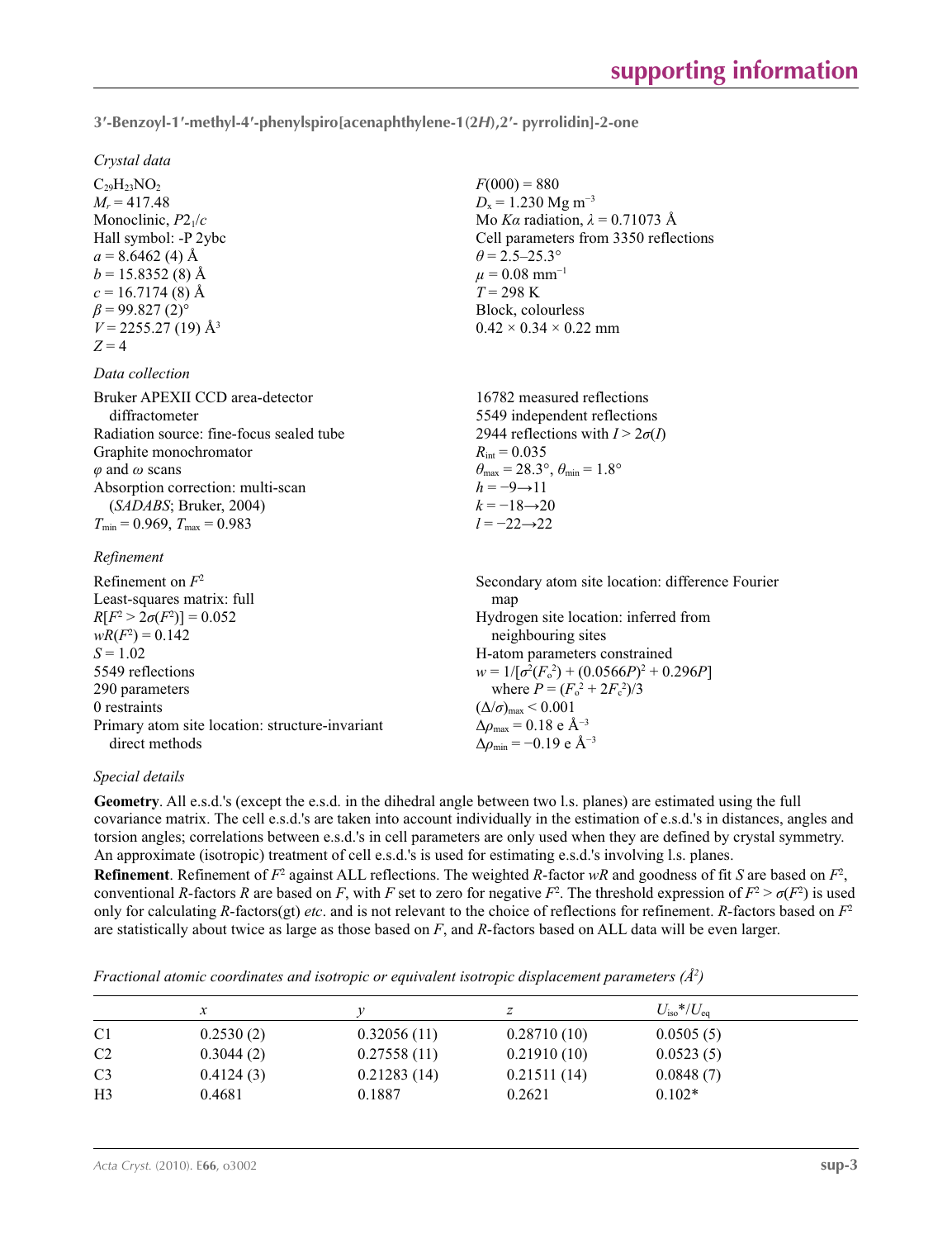| C <sub>4</sub>    | 0.4365(4)           | 0.18600(16) | 0.13784(16) | 0.1013(9) |
|-------------------|---------------------|-------------|-------------|-----------|
| H <sub>4</sub>    | 0.5112              | 0.1445      | 0.1344      | $0.122*$  |
| C <sub>5</sub>    | 0.3546(3)           | 0.21865(15) | 0.06826(14) | 0.0845(7) |
| H <sub>5</sub>    | 0.3733              | 0.1985      | 0.0185      | $0.101*$  |
| C6                | 0.1491(3)           | 0.32230(14) | 0.00346(11) | 0.0643(6) |
| H <sub>6</sub>    | 0.1588              | 0.3072      | $-0.0492$   | $0.077*$  |
| C7                | 0.0454(2)           | 0.38280(14) | 0.01609(11) | 0.0631(6) |
| H7                | $-0.0157$           | 0.4080      | $-0.0288$   | $0.076*$  |
| C8                | 0.0257(2)           | 0.40942(12) | 0.09475(11) | 0.0549(5) |
| H <sub>8</sub>    | $-0.0478$           | 0.4506      | 0.1012      | $0.066*$  |
| C9                | 0.11632(19)         | 0.37362(10) | 0.16061(9)  | 0.0413(4) |
| C10               | 0.2211(2)           | 0.31009(10) | 0.14725(9)  | 0.0430(4) |
| C11               | 0.2423(2)           | 0.28227(12) | 0.06998(10) | 0.0555(5) |
| C12               | 0.13015(19)         | 0.38914(10) | 0.25123(9)  | 0.0414(4) |
| C13               | 0.19337(19)         | 0.47786(10) | 0.28373(9)  | 0.0402(4) |
| H13               | 0.2961              | 0.4699      | 0.3181      | $0.048*$  |
|                   |                     |             |             |           |
| C14               | 0.0763(2)           | 0.50907(11) | 0.33801(10) | 0.0497(5) |
| H14               | $-0.0009$           | 0.5458      | 0.3051      | $0.060*$  |
| C15               | $-0.0067(2)$        | 0.42866(13) | 0.35599(12) | 0.0637(6) |
| H <sub>15</sub> A | 0.0552              | 0.3972      | 0.4000      | $0.076*$  |
| H15B              | $-0.1090$           | 0.4407      | 0.3697      | $0.076*$  |
| C16               | 0.2127(2)           | 0.53926(11) | 0.21632(10) | 0.0447(4) |
| C17               | 0.35855(19)         | 0.53647(11) | 0.17984(9)  | 0.0437(4) |
| C18               | 0.4852(2)           | 0.48560(13) | 0.20867(12) | 0.0612(5) |
| H18               | 0.4812              | 0.4498      | 0.2524      | $0.073*$  |
| C19               | 0.6179(3)           | 0.48749(17) | 0.17315(16) | 0.0906(8) |
| H19               | 0.7031              | 0.4531      | 0.1929      | $0.109*$  |
| C20               | 0.6240(3)           | 0.53984(19) | 0.10893(17) | 0.1026(9) |
| H20               | 0.7140              | 0.5412      | 0.0854      | $0.123*$  |
| C21               | 0.5004(3)           | 0.58984(18) | 0.07900(14) | 0.0889(8) |
| H21               | 0.5055              | 0.6248      | 0.0348      | $0.107*$  |
| C22               | 0.3676(2)           | 0.58877(13) | 0.11399(11) | 0.0625(5) |
| H22               | 0.2831              | 0.6233      | 0.0934      | $0.075*$  |
| C <sub>23</sub>   | 0.1560(2)           | 0.55919(11) | 0.41019(11) | 0.0495(5) |
| C <sub>24</sub>   | 0.1259(3)           | 0.64403(13) | 0.41745(13) | 0.0690(6) |
| H <sub>24</sub>   | 0.0502              | 0.6700      | 0.3791      | $0.083*$  |
| C <sub>25</sub>   | 0.2064(3)           | 0.69126(16) | 0.48084(18) | 0.0879(8) |
| H25               | 0.1839              | 0.7484      | 0.4845      | $0.105*$  |
| C <sub>26</sub>   | 0.3172(3)           | 0.65544(18) | 0.53761(16) | 0.0827(7) |
| H <sub>26</sub>   | 0.3726              | 0.6878      | 0.5794      | $0.099*$  |
|                   |                     |             |             |           |
| C27               | 0.3463(3)<br>0.4204 | 0.57130(17) | 0.53253(13) | 0.0767(7) |
| H27               |                     | 0.5456      | 0.5719      | $0.092*$  |
| C28               | 0.2670(2)           | 0.52382(14) | 0.46946(12) | 0.0649(6) |
| H28               | 0.2890              | 0.4665      | 0.4669      | $0.078*$  |
| C29               | $-0.0869(3)$        | 0.29814(14) | 0.28011(14) | 0.0825(7) |
| H29A              | $-0.0220$           | 0.2644      | 0.3202      | $0.124*$  |
| H29B              | $-0.0912$           | 0.2728      | 0.2276      | $0.124*$  |
| <b>H29C</b>       | $-0.1908$           | 0.3015      | 0.2928      | $0.124*$  |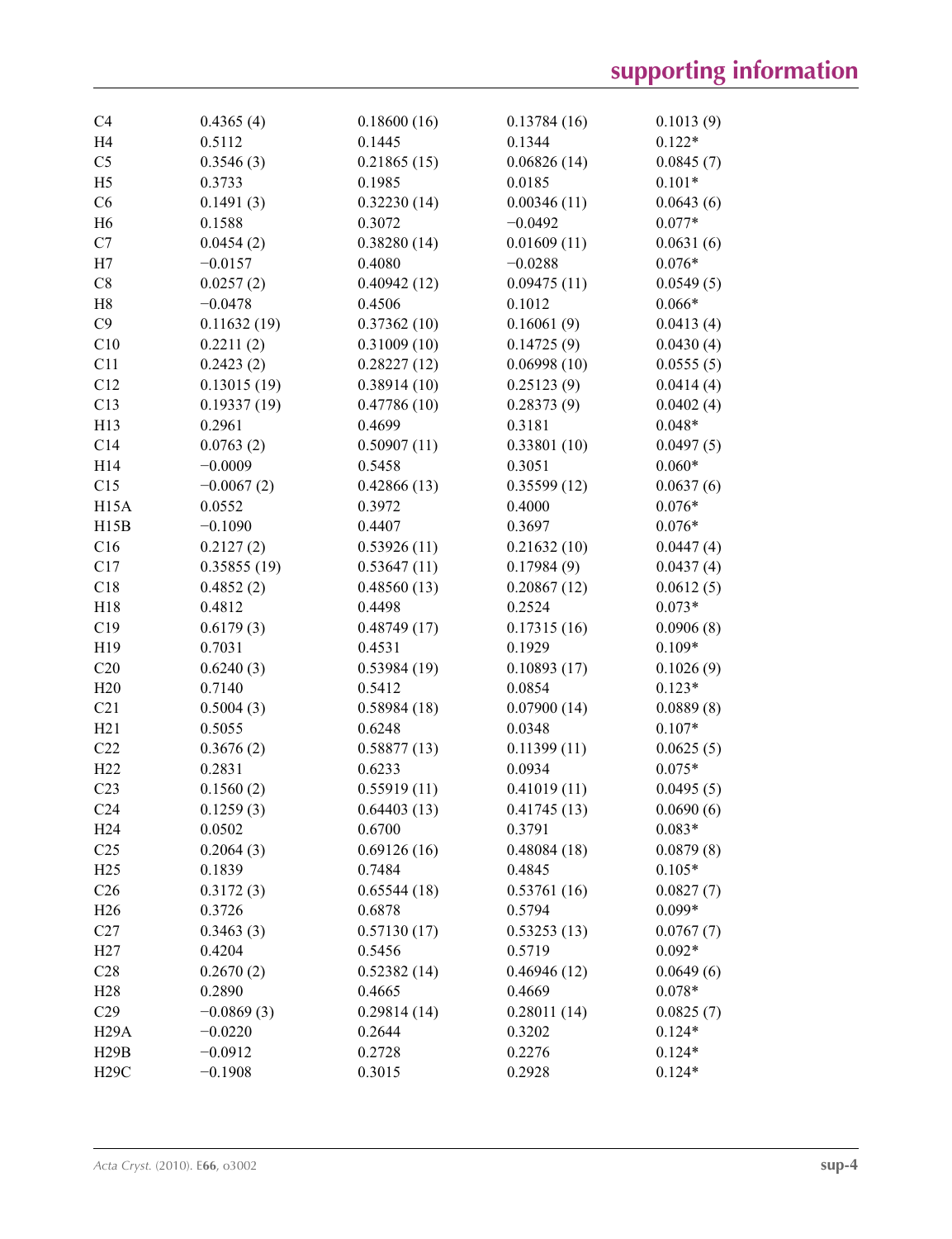# **supporting information**

| $\rm N1$       | $-0.02068(18)$ | 0.38299(10) | 0.27962(9) | 0.0565(4) |
|----------------|----------------|-------------|------------|-----------|
| O <sub>2</sub> | 0.29920(19)    | 0.30958(9)  | 0.35906(7) | 0.0752(4) |
| O <sub>3</sub> | 0.10953(17)    | 0.58979(9)  | 0.19095(8) | 0.0704(4) |

*Atomic displacement parameters (Å2 )*

|                 | $U^{11}$   | $U^{22}$   | $U^{33}$   | $U^{12}$      | $U^{13}$     | $U^{23}$      |
|-----------------|------------|------------|------------|---------------|--------------|---------------|
| C1              | 0.0700(12) | 0.0418(10) | 0.0407(10) | 0.0002(9)     | 0.0121(8)    | 0.0050(8)     |
| C <sub>2</sub>  | 0.0703(12) | 0.0418(10) | 0.0463(10) | 0.0078(10)    | 0.0138(9)    | 0.0029(8)     |
| C <sub>3</sub>  | 0.1170(19) | 0.0658(15) | 0.0715(14) | 0.0422(14)    | 0.0160(13)   | 0.0069(12)    |
| C4              | 0.135(2)   | 0.0850(18) | 0.0903(19) | 0.0531(17)    | 0.0388(17)   | $-0.0077(15)$ |
| C <sub>5</sub>  | 0.1157(19) | 0.0786(16) | 0.0668(15) | 0.0179(15)    | 0.0375(14)   | $-0.0189(13)$ |
| C6              | 0.0806(15) | 0.0741(15) | 0.0382(10) | $-0.0217(12)$ | 0.0106(10)   | $-0.0067(10)$ |
| C7              | 0.0625(13) | 0.0805(15) | 0.0414(10) | $-0.0169(12)$ | $-0.0050(9)$ | 0.0092(10)    |
| C8              | 0.0464(10) | 0.0618(12) | 0.0555(11) | $-0.0014(9)$  | 0.0062(8)    | 0.0051(9)     |
| C9              | 0.0441(9)  | 0.0410(10) | 0.0398(9)  | $-0.0050(8)$  | 0.0098(7)    | 0.0027(7)     |
| C10             | 0.0528(10) | 0.0395(10) | 0.0386(9)  | $-0.0040(8)$  | 0.0129(7)    | $-0.0022(7)$  |
| C11             | 0.0707(12) | 0.0539(12) | 0.0455(10) | $-0.0071(10)$ | 0.0198(9)    | $-0.0088(9)$  |
| C12             | 0.0501(10) | 0.0378(9)  | 0.0396(8)  | 0.0014(8)     | 0.0175(7)    | 0.0017(7)     |
| C13             | 0.0441(9)  | 0.0386(9)  | 0.0415(8)  | 0.0031(7)     | 0.0172(7)    | 0.0002(7)     |
| C14             | 0.0521(10) | 0.0487(11) | 0.0541(10) | 0.0063(9)     | 0.0252(8)    | $-0.0007(8)$  |
| C15             | 0.0715(13) | 0.0652(13) | 0.0648(12) | $-0.0122(11)$ | 0.0412(10)   | $-0.0122(10)$ |
| C16             | 0.0509(10) | 0.0371(10) | 0.0484(10) | 0.0014(9)     | 0.0153(8)    | $-0.0006(8)$  |
| C17             | 0.0460(10) | 0.0441(10) | 0.0435(9)  | $-0.0115(8)$  | 0.0149(7)    | $-0.0033(8)$  |
| C18             | 0.0554(12) | 0.0624(13) | 0.0707(12) | 0.0027(10)    | 0.0244(10)   | 0.0129(10)    |
| C19             | 0.0621(14) | 0.1001(19) | 0.119(2)   | 0.0144(13)    | 0.0434(14)   | 0.0281(16)    |
| C20             | 0.0779(17) | 0.128(2)   | 0.118(2)   | 0.0117(18)    | 0.0625(16)   | 0.0354(19)    |
| C21             | 0.0830(17) | 0.117(2)   | 0.0747(15) | $-0.0113(16)$ | 0.0368(13)   | 0.0311(15)    |
| C22             | 0.0587(12) | 0.0762(14) | 0.0537(11) | $-0.0109(11)$ | 0.0126(9)    | 0.0105(10)    |
| C <sub>23</sub> | 0.0562(11) | 0.0480(11) | 0.0510(10) | 0.0038(9)     | 0.0284(9)    | $-0.0048(8)$  |
| C <sub>24</sub> | 0.0813(15) | 0.0529(13) | 0.0771(14) | 0.0102(11)    | 0.0261(11)   | $-0.0052(11)$ |
| C <sub>25</sub> | 0.106(2)   | 0.0577(15) | 0.109(2)   | $-0.0035(14)$ | 0.0435(17)   | $-0.0292(15)$ |
| C <sub>26</sub> | 0.0799(17) | 0.096(2)   | 0.0821(16) | $-0.0169(15)$ | 0.0407(14)   | $-0.0399(15)$ |
| C27             | 0.0698(14) | 0.106(2)   | 0.0576(13) | 0.0073(13)    | 0.0194(11)   | $-0.0129(13)$ |
| C28             | 0.0769(14) | 0.0605(13) | 0.0610(12) | 0.0120(11)    | 0.0228(11)   | $-0.0084(10)$ |
| C29             | 0.0991(17) | 0.0744(16) | 0.0854(16) | $-0.0376(14)$ | 0.0483(13)   | $-0.0165(12)$ |
| N1              | 0.0604(10) | 0.0557(10) | 0.0611(10) | $-0.0151(8)$  | 0.0322(8)    | $-0.0083(7)$  |
| O2              | 0.1194(12) | 0.0654(9)  | 0.0392(7)  | 0.0163(8)     | 0.0087(7)    | 0.0095(6)     |
| O <sub>3</sub>  | 0.0751(9)  | 0.0600(9)  | 0.0827(10) | 0.0249(8)     | 0.0324(7)    | 0.0237(8)     |

# *Geometric parameters (Å, º)*

| $C1 - 02$  | 1.2136(19) | $C15 - H15A$ | 0.9700   |  |
|------------|------------|--------------|----------|--|
| $C1-C2$    | 1.473(2)   | $C15 - H15B$ | 0.9700   |  |
| $C1 - C12$ | 1.565(2)   | $C16 - 03$   | 1.219(2) |  |
| $C2-C3$    | 1.373(3)   | $C16 - C17$  | 1.492(2) |  |
| $C2-C10$   | 1.402(2)   | $C17 - C18$  | 1.379(3) |  |
| $C3-C4$    | 1.409(3)   | $C17 - C22$  | 1.390(2) |  |
|            |            |              |          |  |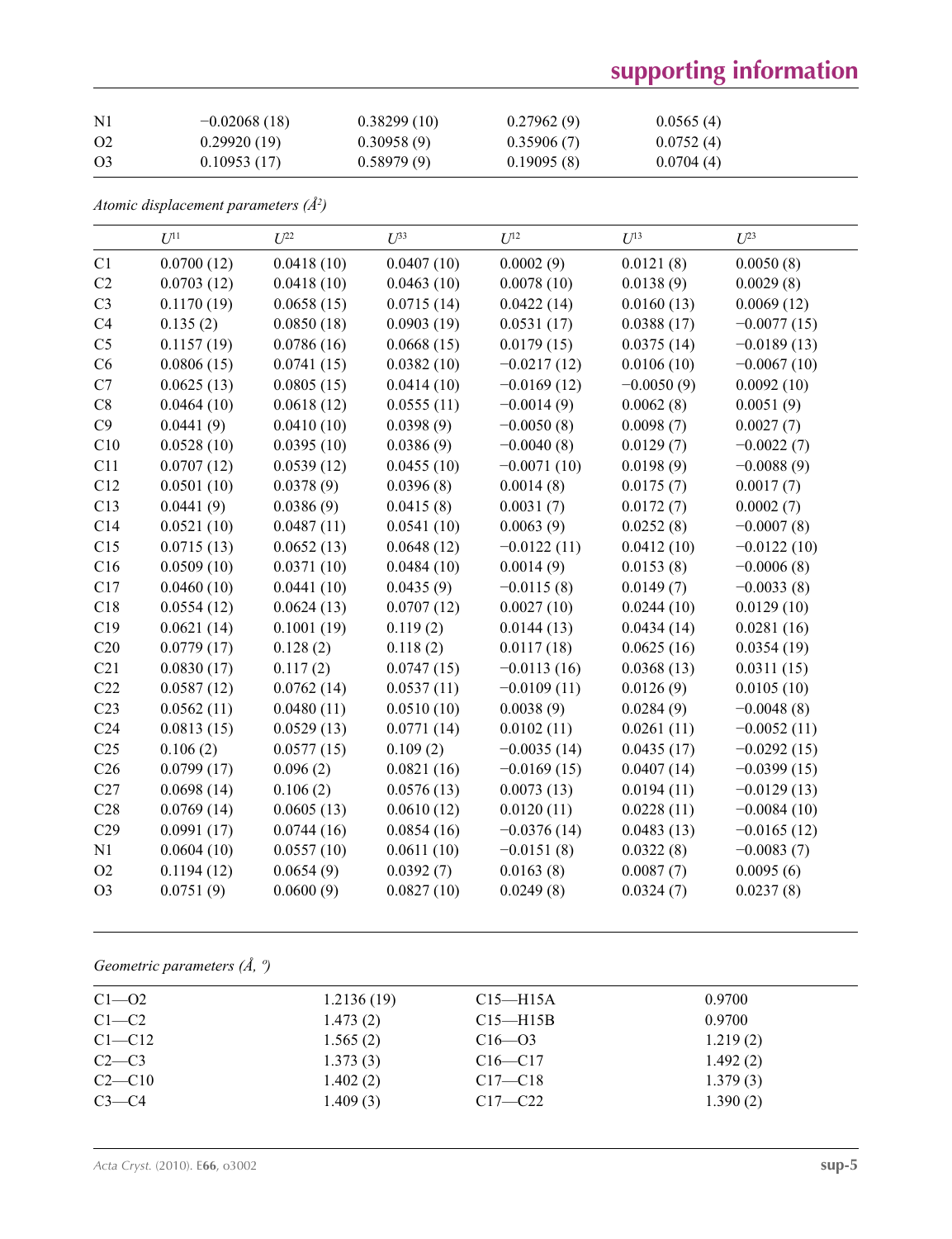| $C3-H3$         | 0.9300             | $C18 - C19$        | 1.379(3)   |
|-----------------|--------------------|--------------------|------------|
| $C4 - C5$       | 1.357(3)           | $C18 - H18$        | 0.9300     |
| $C4 - H4$       | 0.9300             | $C19 - C20$        | 1.364(3)   |
| $C5 - C11$      | 1.403(3)           | $C19 - H19$        | 0.9300     |
| $C5 - H5$       | 0.9300             | $C20 - C21$        | 1.355(3)   |
| $C6 - C7$       | 1.353(3)           | $C20 - H20$        | 0.9300     |
| $C6 - C11$      | 1.408(3)           | $C21 - C22$        | 1.375(3)   |
| $C6 - H6$       | 0.9300             | $C21 - H21$        | 0.9300     |
| $C7-C8$         | 1.418(3)           | $C22 - H22$        | 0.9300     |
| $C7 - H7$       | 0.9300             | $C23-C28$          | 1.375(3)   |
| $C8-C9$         | 1.361(2)           | $C23-C24$          | 1.378(3)   |
| $C8 - H8$       | 0.9300             | $C24 - C25$        | 1.384(3)   |
| $C9 - C10$      | 1.397(2)           | $C24 - H24$        | 0.9300     |
| $C9 - C12$      | 1.519(2)           | $C25 - C26$        | 1.353(3)   |
| $C10 - C11$     | 1.406(2)           | $C25 - H25$        | 0.9300     |
| $C12 - N1$      | 1.465(2)           | $C26 - C27$        | 1.361(3)   |
| $C12 - C13$     | 1.571(2)           | $C26 - H26$        | 0.9300     |
| $C13 - C16$     | 1.519(2)           | $C27-C28$          | 1.379(3)   |
| $C13-C14$       |                    | $C27 - H27$        | 0.9300     |
|                 | 1.551(2)<br>0.9800 |                    |            |
| $C13 - H13$     |                    | $C28 - H28$        | 0.9300     |
| $C14 - C23$     | 1.509(2)           | $C29 - N1$         | 1.461(2)   |
| $C14 - C15$     | 1.516(3)           | C29-H29A           | 0.9600     |
| $C14 - H14$     | 0.9800             | C29-H29B           | 0.9600     |
| $C15 - N1$      | 1.454(2)           | C29-H29C           | 0.9600     |
| $O2 - C1 - C2$  | 127.16(17)         | $C14 - C15 - H15A$ | 111.3      |
| $O2-C1-C12$     |                    | $N1-C15-H15B$      | 111.3      |
| $C2 - C1 - C12$ | 124.49(16)         | $C14-C15-H15B$     | 111.3      |
|                 | 108.31(14)         |                    |            |
| $C3-C2-C10$     | 119.66(17)         | H15A-C15-H15B      | 109.2      |
| $C3-C2-C1$      | 133.22 (18)        | $O3-C16-C17$       | 119.76(15) |
| $C10-C2-C1$     | 107.11(15)         | $O3-C16-C13$       | 120.78(15) |
| $C2-C3-C4$      | 118.1(2)           | $C17-C16-C13$      | 119.45(15) |
| $C2-C3-H3$      | 120.9              | $C18 - C17 - C22$  | 118.44(17) |
| $C4-C3-H3$      | 120.9              | $C18 - C17 - C16$  | 123.43(15) |
| $C5-C4-C3$      | 122.3(2)           | $C22-C17-C16$      | 118.12(16) |
| $C5-C4-H4$      | 118.9              | $C17 - C18 - C19$  | 120.42(19) |
| $C3-C4-H4$      | 118.9              | $C17 - C18 - H18$  | 119.8      |
| $C4 - C5 - C11$ | 121.20(19)         | $C19 - C18 - H18$  | 119.8      |
| $C4-C5-H5$      | 119.4              | $C20-C19-C18$      | 119.9(2)   |
| $C11-C5-H5$     | 119.4              | $C20-C19-H19$      | 120.0      |
| $C7-C6-C11$     | 120.06(17)         | $C18-C19-H19$      | 120.0      |
| $C7-C6-H6$      | 120.0              | $C21 - C20 - C19$  | 120.8(2)   |
| $C11-C6-H6$     | 120.0              | $C21 - C20 - H20$  | 119.6      |
| $C6 - C7 - C8$  | 122.84(18)         | $C19 - C20 - H20$  | 119.6      |
| $C6-C7-H7$      | 118.6              | $C20-C21-C22$      | 119.9(2)   |
|                 |                    |                    |            |
| $C8-C7-H7$      | 118.6              | $C20 - C21 - H21$  | 120.0      |
| $C9 - C8 - C7$  | 118.87(18)         | $C22-C21-H21$      | 120.0      |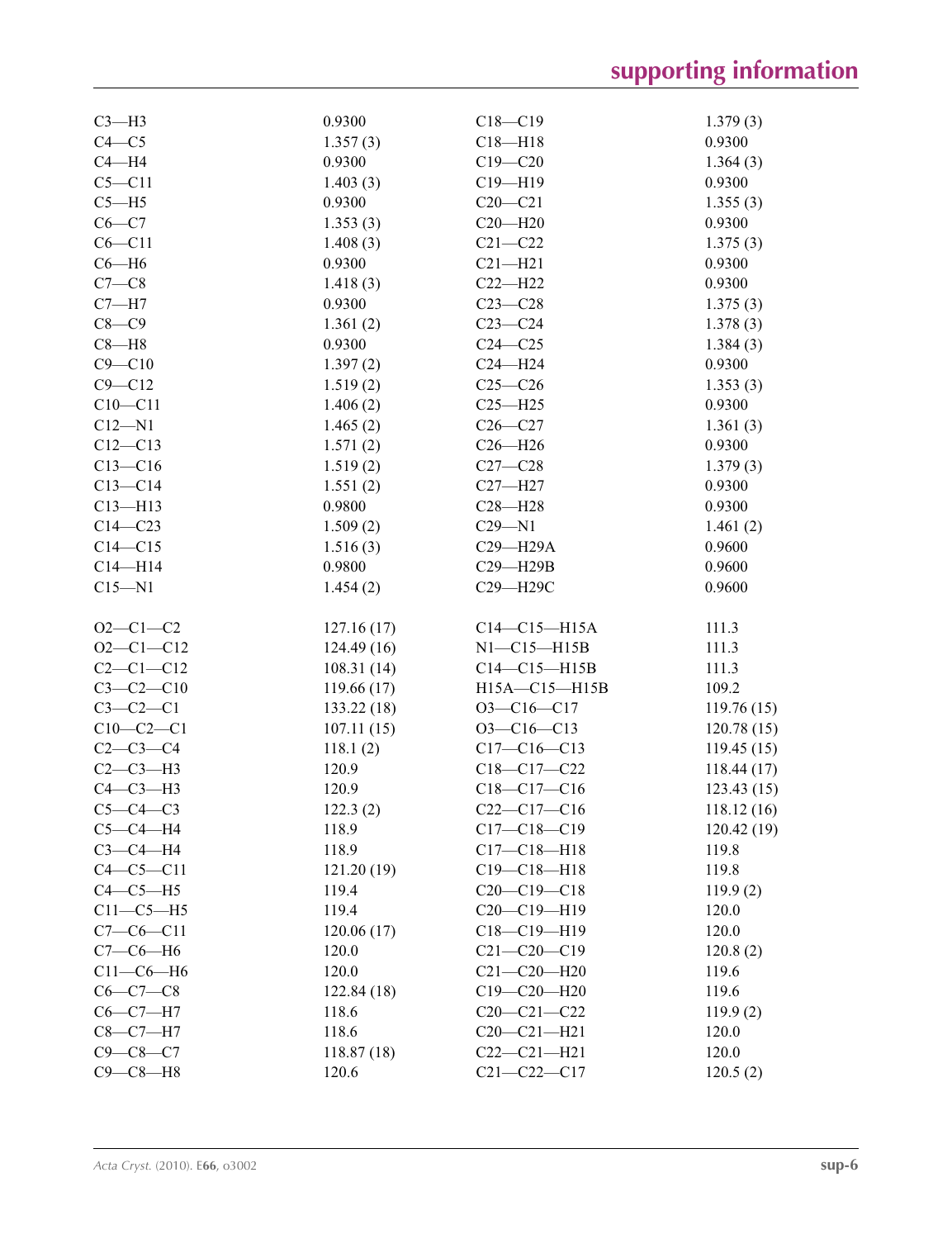| $C7-C8-H8$            | 120.6         | $C21 - C22 - H22$      | 119.7         |
|-----------------------|---------------|------------------------|---------------|
| $C8 - C9 - C10$       | 118.02(15)    | $C17 - C22 - H22$      | 119.7         |
| $C8 - C9 - C12$       | 132.51(16)    | $C28-C23-C24$          | 116.91(19)    |
| $C10-C9-C12$          | 109.46(13)    | $C28 - C23 - C14$      | 121.96(17)    |
| $C9 - C10 - C2$       | 113.33(14)    | $C24 - C23 - C14$      | 121.06(18)    |
| $C9 - C10 - C11$      | 124.21(16)    | $C23-C24-C25$          | 121.1(2)      |
| $C2 - C10 - C11$      | 122.45(16)    | C23-C24-H24            | 119.4         |
| $C5 - C11 - C10$      | 116.29(18)    | $C25-C24-H24$          | 119.4         |
| $C5 - C11 - C6$       | 127.74(18)    | $C26 - C25 - C24$      | 120.9(2)      |
| $C10-C11-C6$          | 115.96(18)    | $C26 - C25 - H25$      | 119.5         |
| $N1 - C12 - C9$       | 112.92(13)    | $C24 - C25 - H25$      | 119.5         |
| $N1 - C12 - C1$       | 114.40(13)    | $C25-C26-C27$          | 118.9(2)      |
| $C9 - C12 - C1$       | 101.69(12)    | $C25-C26-H26$          | 120.6         |
| $N1 - C12 - C13$      | 102.93(12)    | C27-C26-H26            | 120.6         |
| $C9 - C12 - C13$      | 116.96(13)    | $C26-C27-C28$          | 120.5(2)      |
| $C1 - C12 - C13$      | 108.34(13)    | C26-C27-H27            | 119.7         |
| $C16-C13-C14$         | 113.29(13)    | C28-C27-H27            | 119.7         |
| $C16 - C13 - C12$     | 113.06(13)    | $C23 - C28 - C27$      | 121.6(2)      |
| $C14 - C13 - C12$     | 105.31(13)    | $C23 - C28 - H28$      | 119.2         |
| $C16 - C13 - H13$     | 108.3         | C27-C28-H28            | 119.2         |
| $C14 - C13 - H13$     | 108.3         | N1-C29-H29A            | 109.5         |
| $C12 - C13 - H13$     | 108.3         | $N1-C29-H29B$          | 109.5         |
| $C23-C14-C15$         | 116.74(15)    | H29A-C29-H29B          | 109.5         |
| $C23-C14-C13$         | 112.37(14)    | N1-C29-H29C            | 109.5         |
| $C15-C14-C13$         | 103.08(14)    | Н29А-С29-Н29С          | 109.5         |
| $C23-C14-H14$         | 108.1         | Н29В-С29-Н29С          | 109.5         |
| $C15-C14-H14$         | 108.1         | $C15 - N1 - C29$       | 115.24(15)    |
| $C13 - C14 - H14$     | 108.1         | $C15 - N1 - C12$       | 107.82(14)    |
| $N1 - C15 - C14$      | 102.41(14)    | $C29 - N1 - C12$       | 115.72(15)    |
| $N1-C15-H15A$         | 111.3         |                        |               |
|                       |               |                        |               |
| $O2 - C1 - C2 - C3$   | $-0.6(4)$     | $C9 - C12 - C13 - C14$ | 131.26(14)    |
| $C12-C1-C2-C3$        | 177.3(2)      | $C1 - C12 - C13 - C14$ | $-114.66(14)$ |
| $O2 - C1 - C2 - C10$  | $-179.13(18)$ | $C16-C13-C14-C23$      | $-90.89(18)$  |
| $C12-C1-C2-C10$       | $-1.20(19)$   | $C12-C13-C14-C23$      | 145.06(14)    |
| $C10-C2-C3-C4$        | 0.7(3)        | $C16-C13-C14-C15$      | 142.59(16)    |
| $C1-C2-C3-C4$         | $-177.7(2)$   | $C12-C13-C14-C15$      | 18.54(17)     |
| $C2-C3-C4-C5$         | $-1.5(4)$     | $C23-C14-C15-N1$       | $-161.09(15)$ |
| $C3 - C4 - C5 - C11$  | 0.9(4)        | $C13-C14-C15-N1$       | $-37.41(19)$  |
| $C11-C6-C7-C8$        | 0.6(3)        | $C14-C13-C16-03$       | $-24.2(2)$    |
| $C6-C7-C8-C9$         | 0.9(3)        | $C12-C13-C16-03$       | 95.49 (18)    |
| $C7 - C8 - C9 - C10$  | $-2.1(2)$     | $C14-C13-C16-C17$      | 156.88(14)    |
| $C7 - C8 - C9 - C12$  | 177.34 (17)   | $C12-C13-C16-C17$      | $-83.41(18)$  |
| $C8 - C9 - C10 - C2$  | $-177.88(16)$ | $O3-C16-C17-C18$       | 175.23(18)    |
| $C12-C9-C10-C2$       | 2.6(2)        | $C13-C16-C17-C18$      | $-5.9(2)$     |
| $C8 - C9 - C10 - C11$ | 1.9(3)        | $O3-C16-C17-C22$       | $-3.9(2)$     |
| $C12-C9-C10-C11$      | $-177.67(16)$ | C13-C16-C17-C22        | 174.97(16)    |
| $C3 - C2 - C10 - C9$  | $-179.55(18)$ | $C22-C17-C18-C19$      | 0.6(3)        |